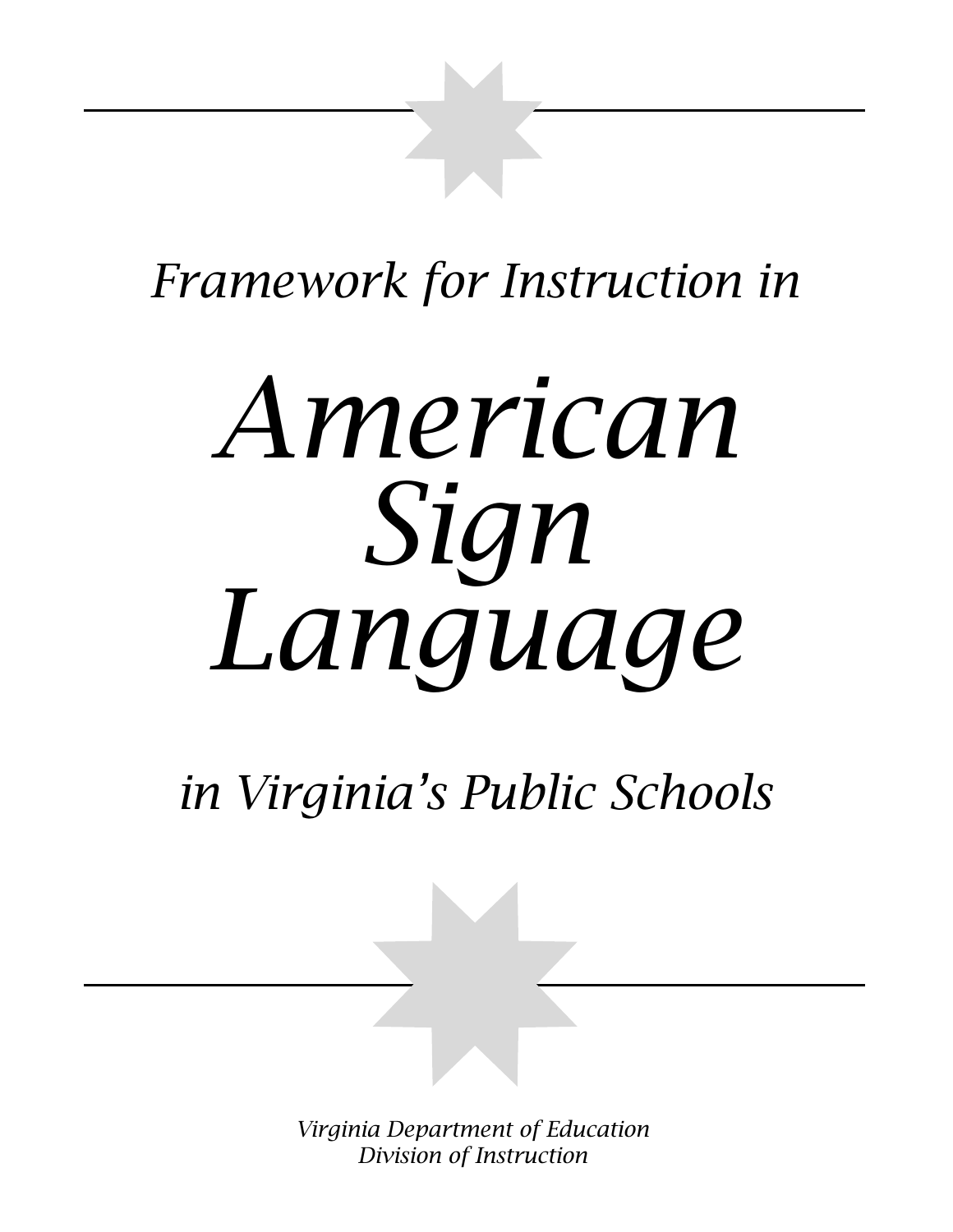# *Table of Contents*

| PRINCIPLE 1: COMMUNICATION                                  |
|-------------------------------------------------------------|
|                                                             |
| <b>PRINCIPLE 2: CULTURES</b>                                |
| Knowledge of the cultural context in which                  |
|                                                             |
| <b>PRINCIPLE 3: CONNECTIONS</b>                             |
| Providing connections to additional bodies of knowledge  11 |
| PRINCIPLE 4: COMPARISONS                                    |
| Comparing and contrasting American Sign Language            |
|                                                             |
| <b>PRINCIPLE 5: COMMUNITIES</b>                             |
|                                                             |
|                                                             |
|                                                             |

*Framework for Instruction in American Sign Language in Virginia's Public Schools* 

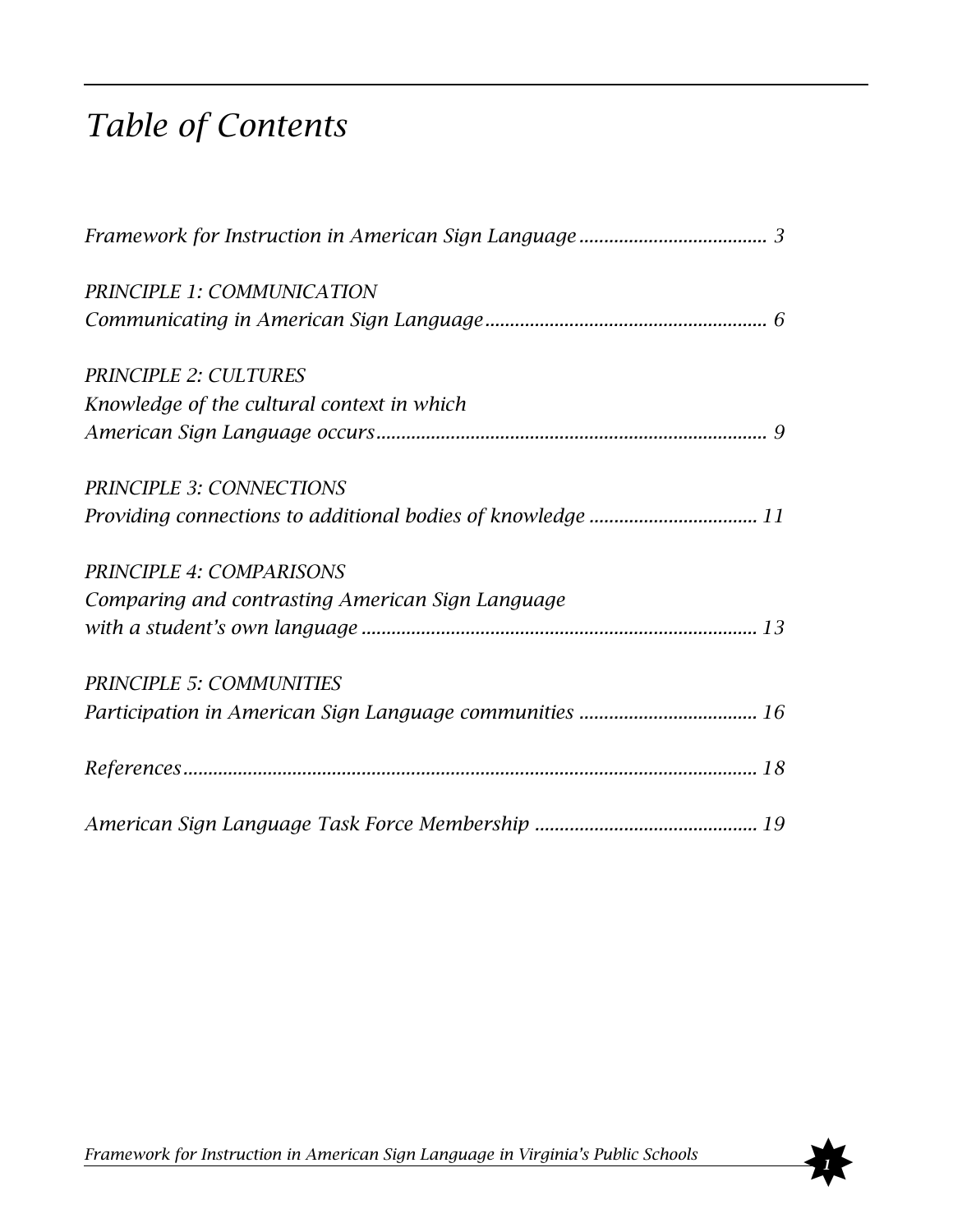

*Adopted by the Virginia Board of Education March, 1998*

#### *Published by the Virginia Department of Education*

*Superintendent of Public Instruction Paul D. Stapleton*

*Assistant Superintendent for Instruction Jo Lynne DeMary*



✸*<sup>2</sup> Framework for Instruction in American Sign Language in Virginia's Public Schools*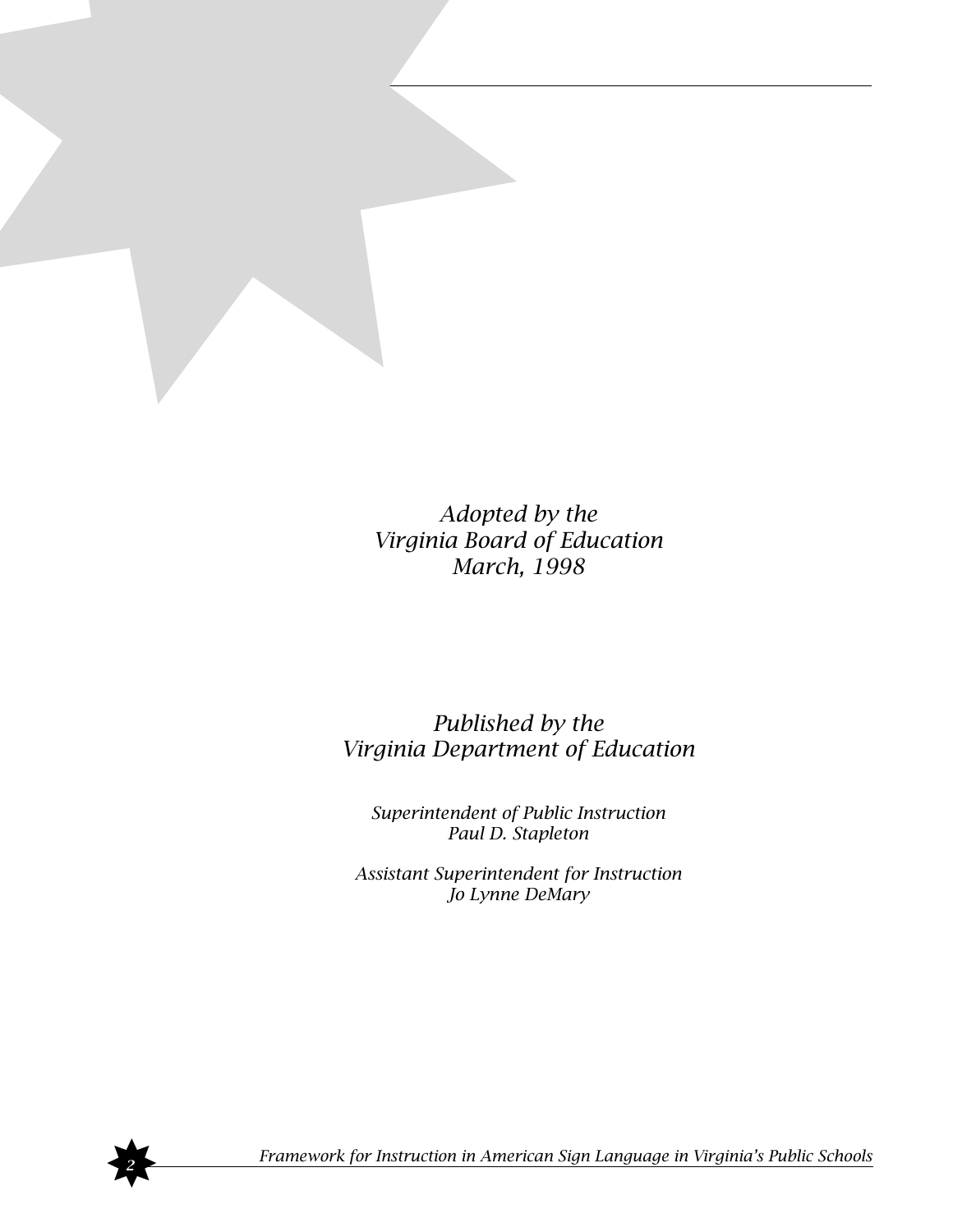# *Framework for Instruction in American Sign Language*

This document provides a framework for school divisions to use in the development and provision of American Sign Language courses for credit at the secondary level. The framework is based on the current vision for foreign language education in the United States, as presented in the work of the National Standards in Foreign Language Education Project (1996) and the Foreign Language Association of Virginia (1997). As stated by the National Standards Project,

*"To study another language and culture gives one the powerful key to successful communication: knowing how, when and why and to say what to whom. . . . The approach to second language instruction found in today's schools is designed to facilitate genuine interaction with others, whether they are on another continent, across town, or within the neighborhood" (p.11).*

American Sign Language is a language other than English currently taught in secondary schools and postsecondary institutions in Virginia and throughout the nation. A recent survey of elementary and secondary public and private schools by the Center for Applied Linguistics (1997) revealed that "Sign Language" is taught in 2% of the schools responding to the survey. This places it behind Japanese, Italian, and Russian and before Chinese, Greek, and Hebrew in languages taught by the schools. A Joint National Committee for

Languages' survey of states (1997) revealed that 26 of 37 states responding "consider" American Sign Language to be "a foreign language." Sherman Wilcox (1997) maintains that nearly 100 colleges and universities recognize American Sign Language for foreign language instruction.

American Sign Language is a visualgestural language with a grammar and syntax that is unique (Klima and Bellugi, 1979; Baker and Battison, 1980; Baker and Cokley, 1980). It is not based on American English. Rather, it is indigenous to the Deaf culture in the United States and Canada. American Sign Language has the necessary components of a language: structure, syntax, used by a community, relatively arbitrary and dynamic (Chomsky, 1975; Hoeman, 1986).

The second language learning process applies to the learning of American Sign Language in the same fashion that it applies to learning an auditory language. Learning to communicate requires learning about the culture, making connections with other disciplines, drawing comparisons within and outside the language, and using language in communities. Attaining fluency in American Sign Language requires the same amount of instruction that is required to become fluent in any modern or classical language (Baker and Cokely, 1980).

American Sign Language has received increased exposure over the last three decades of the 1900s due to legislation, the media, and research into the language itself. The Deaf commu-

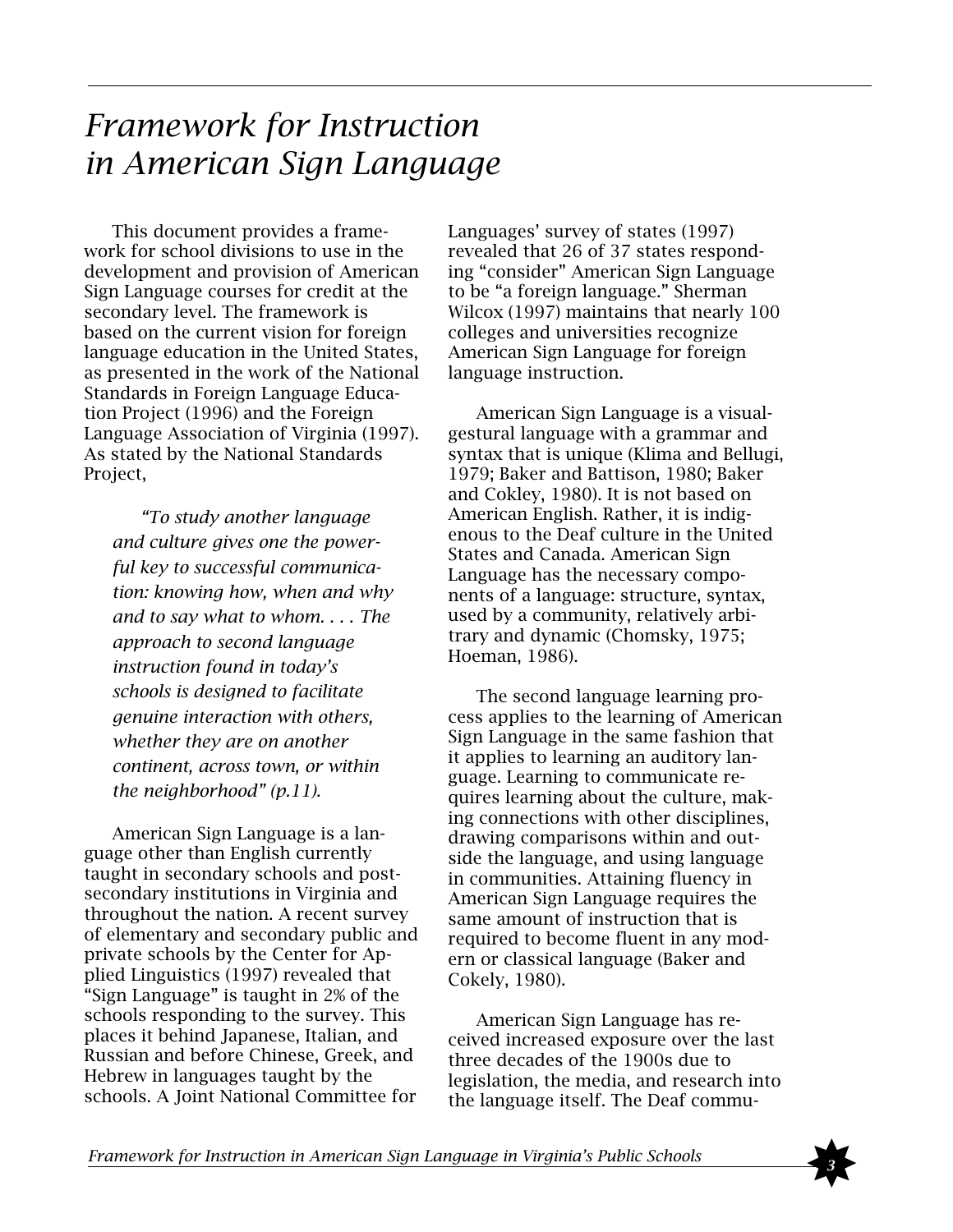nity in the United States is more visible in our public schools and in our communities. Some two million Americans are deaf or have a severe bilateral hearing loss (Subcommittee on Brain and Behavioral Sciences, 1991).

Although the exact number of persons using American Sign Language is unknown, it is estimated that as many as 500,000 persons use American Sign Language (Padden and Humphries, 1988). Competence in American Sign Language will provide students with cross-cultural experiences, enable interactions with the Deaf community, including deaf students in public schools, and provide career opportunities that require such competency (e.g., education, counseling, interpreting). Inclusion of American Sign Language in the continuum of courses in languages other than English may enable some students to attain knowledge of another language and culture who may not have been otherwise able to do so with offerings from the traditional modern and classical languages.

#### *Framework*

The framework for American Sign Language instruction presented in this document is based on the five organizing principles identified by the National Standards in Foreign Language Project and supported by the Foreign Language Association of Virginia. These principles — Communication, Cultures, Connections, Comparisons, and Communities — are considered "the five C's of foreign language education."

#### *Communication:*

*Communicating in a language other than English.*

#### *Cultures:*

*Acquiring knowledge and understanding of the cultures that use the language.*

#### *Connections:*

*Providing a connection to additional bodies of knowledge.*

#### *Comparisons:*

*Comparing and contrasting the language to develop greater insight into the first language and culture.*

#### *Communities:*

*Enabling students to participate in multilingual communities.*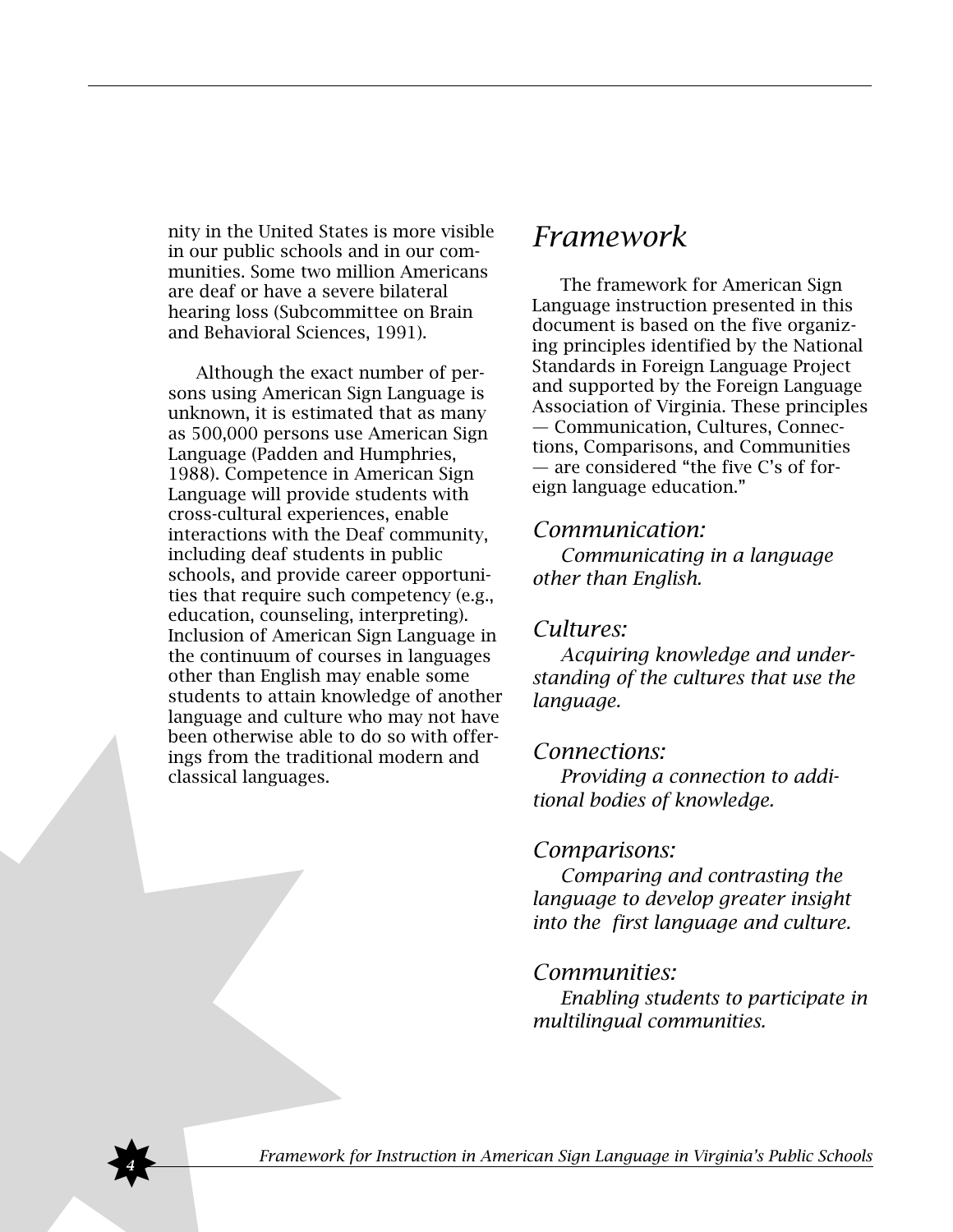These organizing principles are not discrete elements, but are interconnected to provide students with a rich curricular experience. The communication principle recognizes three communication modes that place primary emphasis on the context and purpose of communication (National Standards in Foreign Language Education Project, 1996).

*Interpersonal:* direct communication between individuals who are in personal contact (e.g., conversation).

*Interpretive:* receptive communication of a message, the creator of the message is absent (e.g., understanding movies, television broadcasts or speeches).

*Presentational:* communication for people (an audience) with whom there is no immediate personal contact (e.g., making speeches).

The culture principle reflects the interrelationships among philosophical perspectives, behavioral practices, and products of a culture. The perspectives are the meanings, attitudes, values, and ideas of the culture. Practices are the patterns of social interactions. Products are considered to be both tangible and intangible and include books, tools, laws, and games (National Standards in Foreign Language Education Project, 1996).

Grammar instruction, a traditional component of foreign language instruction, is not lost. Rather, it is taught in context. The structure and syntax (i.e., grammar) of American Sign Language would similarly be taught in the context of the five principles.

This framework assumes that instruction will spiral concepts, structures, and functions. Spiraling reintroduces concepts at increasing levels of complexity, enabling students to improve their skills in a functional context. Further, the framework assumes the use of authentic materials from the Deaf culture, where appropriate to the curriculum.

Learning a language other than English is a valuable learning experience for students. Learning American Sign Language will provide students with the opportunities to communicate with another community, to develop an appreciation of the diversity of our pluralistic society, and to develop a deeper understanding of English.

*Framework for Instruction in American Sign Language in Virginia's Public Schools*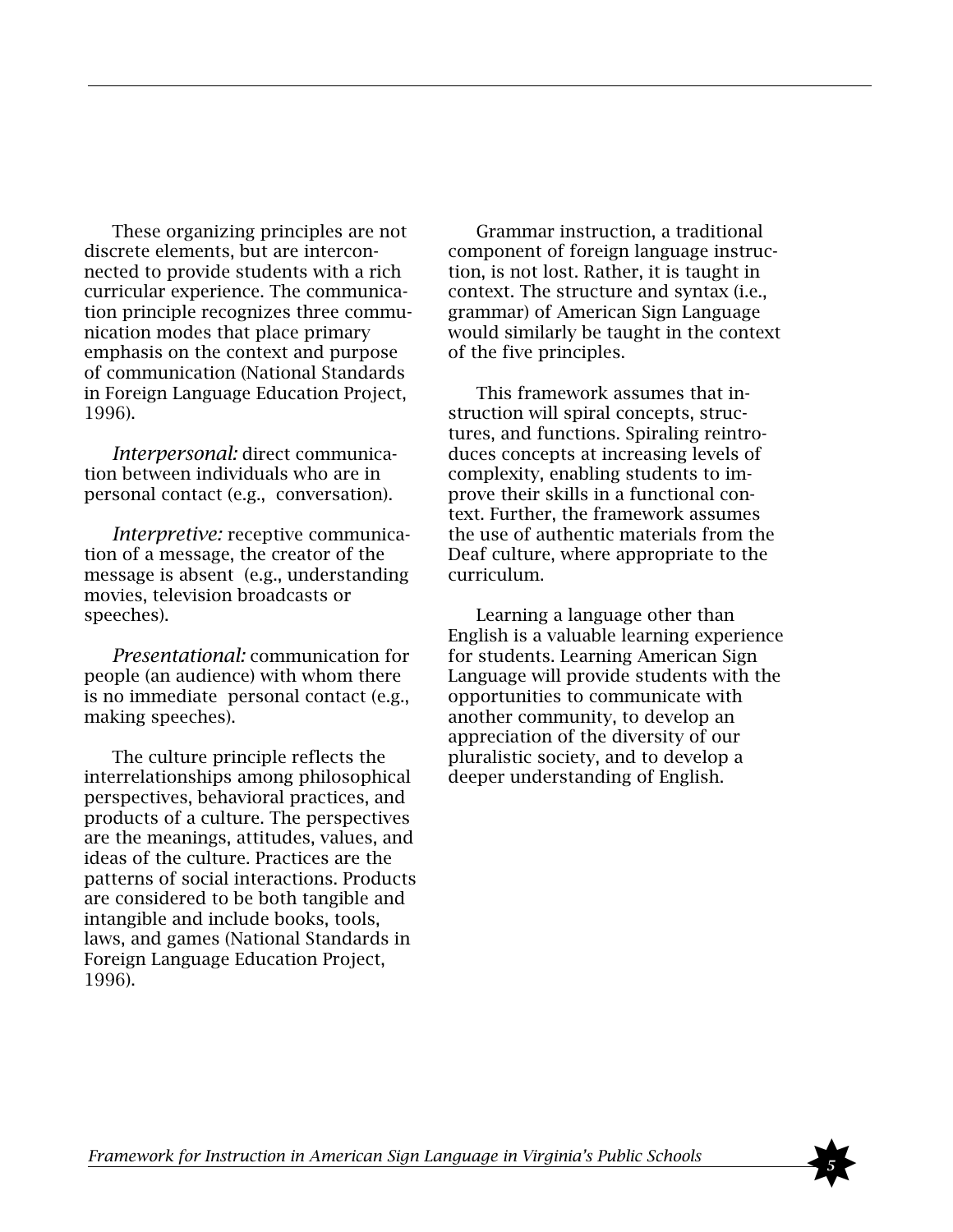## *PRINCIPLE 1: COMMUNICATION Communicating in American Sign Language*

# *Standard 1.1*

*Students engage in conversations, provide and obtain information, express feelings and emotions, and exchange opinions (interpersonal mode)*

#### *Progress Indicators Year 1*

- ✸ Students ask and answer questions about family, school events, and celebrations.
- ✸ Students share likes and dislikes with each other and the class.
- ✸ Students exchange essential information such as making introductions, leave-taking, getting attention, and negotiating the signing environment using appropriate non-manual behaviors (i.e., facial expression, body posture, spatial organization).
- ✸ Students follow and give simple directions and instructions.

#### *Progress Indicators Year 2*

- ✸ Students ask and respond to questions for clarification.
- ✸ Students express opinions and preferences regarding personal and school events and experiences.
- ✸ Students develop and propose solutions to issues and problems related to the school or community through group work.

- ✸ Students discuss, in American Sign Language, current or past events that are of significance in the Deaf culture or being studied in another subject.
- ✸ Students develop and propose solutions to issues and problems that are of concern to members of their own culture and to members of the Deaf culture.
- ✸ Students exchange, support, and discuss their opinions and individual perspectives with peers on a variety of topics.
- ✸ Students recognize communication breakdowns and request or provide repair.

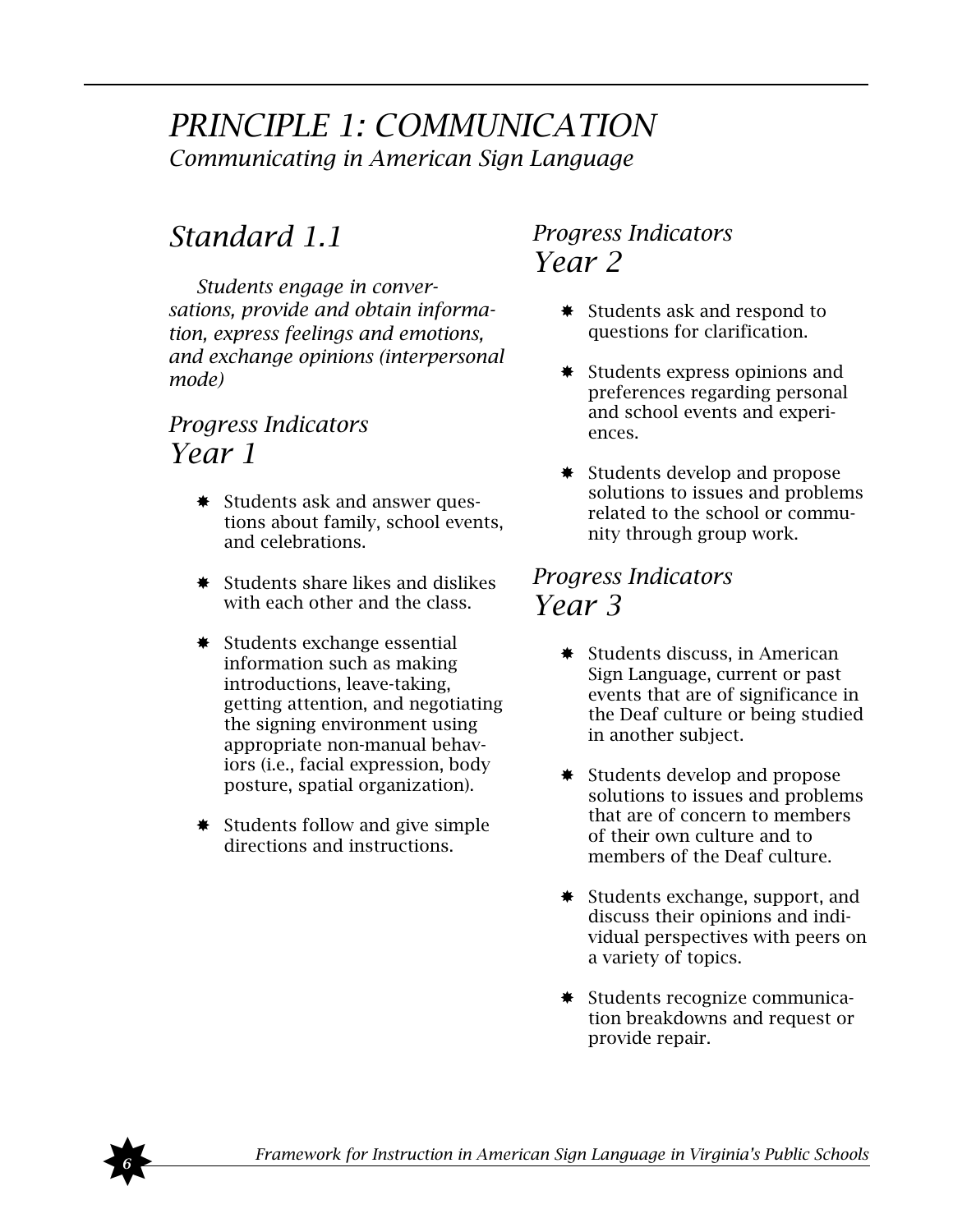# *Standard 1.2*

*Students understand and interpret American Sign Language on a variety of topics (interpretive mode)*

#### *Progress Indicators Year 1*

- ✸ Students comprehend main ideas in appropriate signed narratives such as personal anecdotes or narratives based on familiar themes, in person or via videotape.
- ✸ Students identify people and objects in their environment or from other school subjects, based on signed descriptions.
- ✸ Students follow signed directions regarding familiar locations.

#### *Progress Indicators Year 2*

- ✸ Students understand announcements and messages connected to daily activities at school or in the Deaf culture.
- ✸ Students understand the main themes and significant details on topics and products from other classes or from Deaf culture as presented on television, video, or live presentations.
- ✸ Students comprehend the principle characters, main ideas, and themes in selected literary presentations (e.g., storytelling, folklore, poetry, and drama).
- ✸ Students use knowledge acquired in other settings and from other subject areas to comprehend messages in American Sign Language.

- ✸ Students understand main ideas and significant details of discussions, lectures and presentations on current or past events of Deaf culture or of subjects studied in other classes.
- ✸ Students analyze the main plot, characterization, and setting in authentic American Sign Language literature (e.g., storytelling, folklore, poetry, and drama).
- ✸ Students demonstrate increasing understanding of the cultural nuances of meaning in signed language as expressed in formal and informal settings.
- ✸ Students demonstrate increasing understanding of the cultural nuances of meaning in expressive products of Deaf culture, including selections from various literary genres and visual arts (e.g., storytelling, folklore, poetry, and drama).

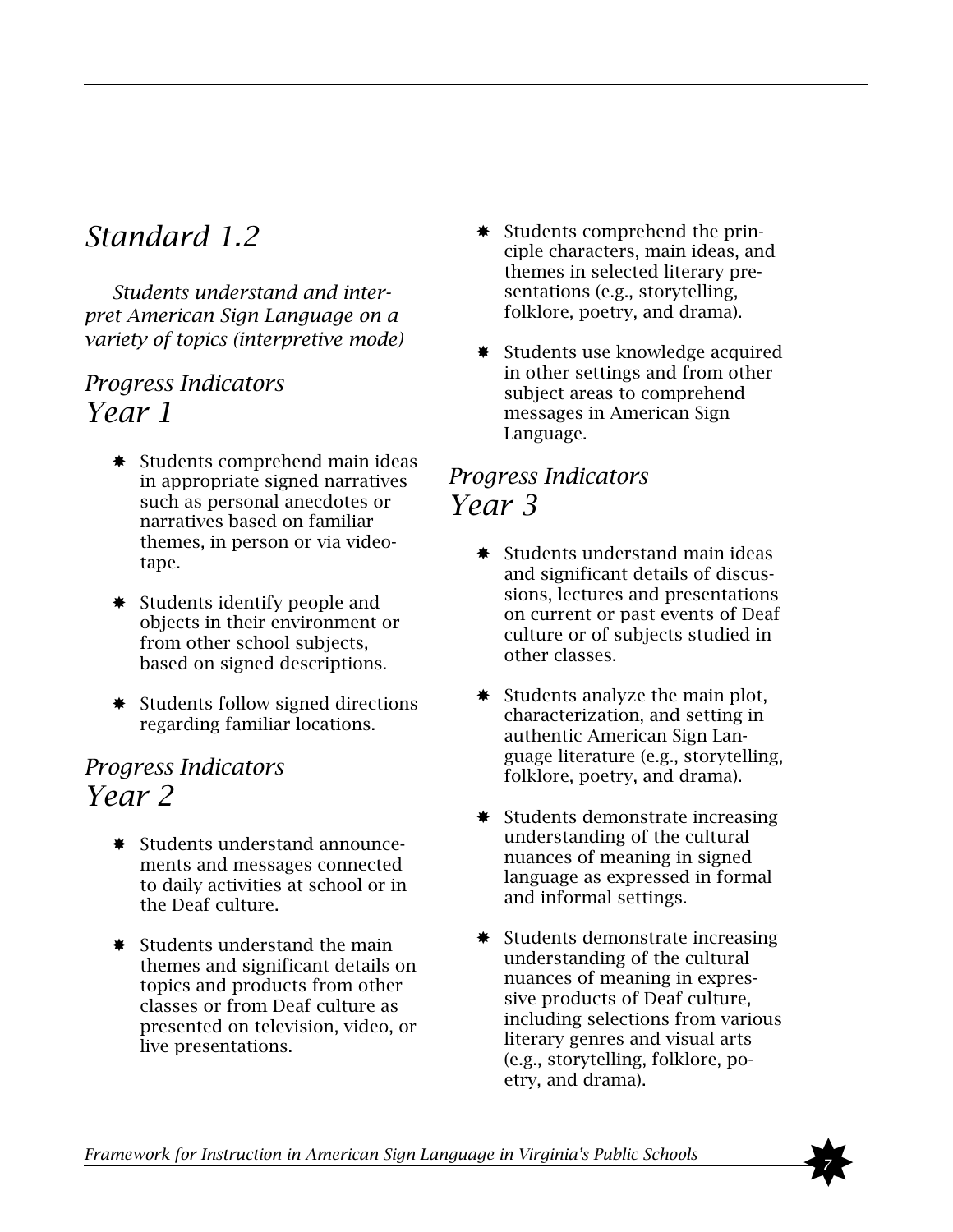# *Standard 1.3*

*Students present information, concepts, and ideas to an audience of listeners or readers on a variety of topics. (presentational mode)*

#### *Progress Indicators Year 1*

- ✸ Students prepare stories about activities or events in their environments and share these stories with an audience.
- ✸ Students dramatize stories and anecdotes commonly known by members of the Deaf community (e.g., ABC Stories).
- ✸ Students tell or retell stories and give messages in American Sign Language.

#### *Progress Indicators Year 2*

- ✸ Students present short plays or skits, poetry, and anecdotes to share with school peers or groups via live performance or videotape.
- ✸ Students prepare stories about school or personal experiences or events to share with peers and members of the deaf community.

✸ Students prepare class presentations or reports on personal experiences, other school subjects, or current events.

- ✸ Students debate a topic with classmates.
- ✸ Students perform cultural arts events commonly enjoyed by members of the Deaf community (e.g., scenes from plays, poetry, excerpts from short stories).
- ✸ Students select and analyze expressive products from the literary genres of American Sign Language (e.g., storytelling, folklore, poetry, and drama).
- ✸ Students perform a play or poem connected to a topic from another subject area.
- ✸ Students create stories, short plays, or poetry based on themes, ideas, or perspectives of the Deaf community.
- ✸ Students prepare and present a research-based analysis of a current event from the perspective of both the Deaf culture and their own culture.

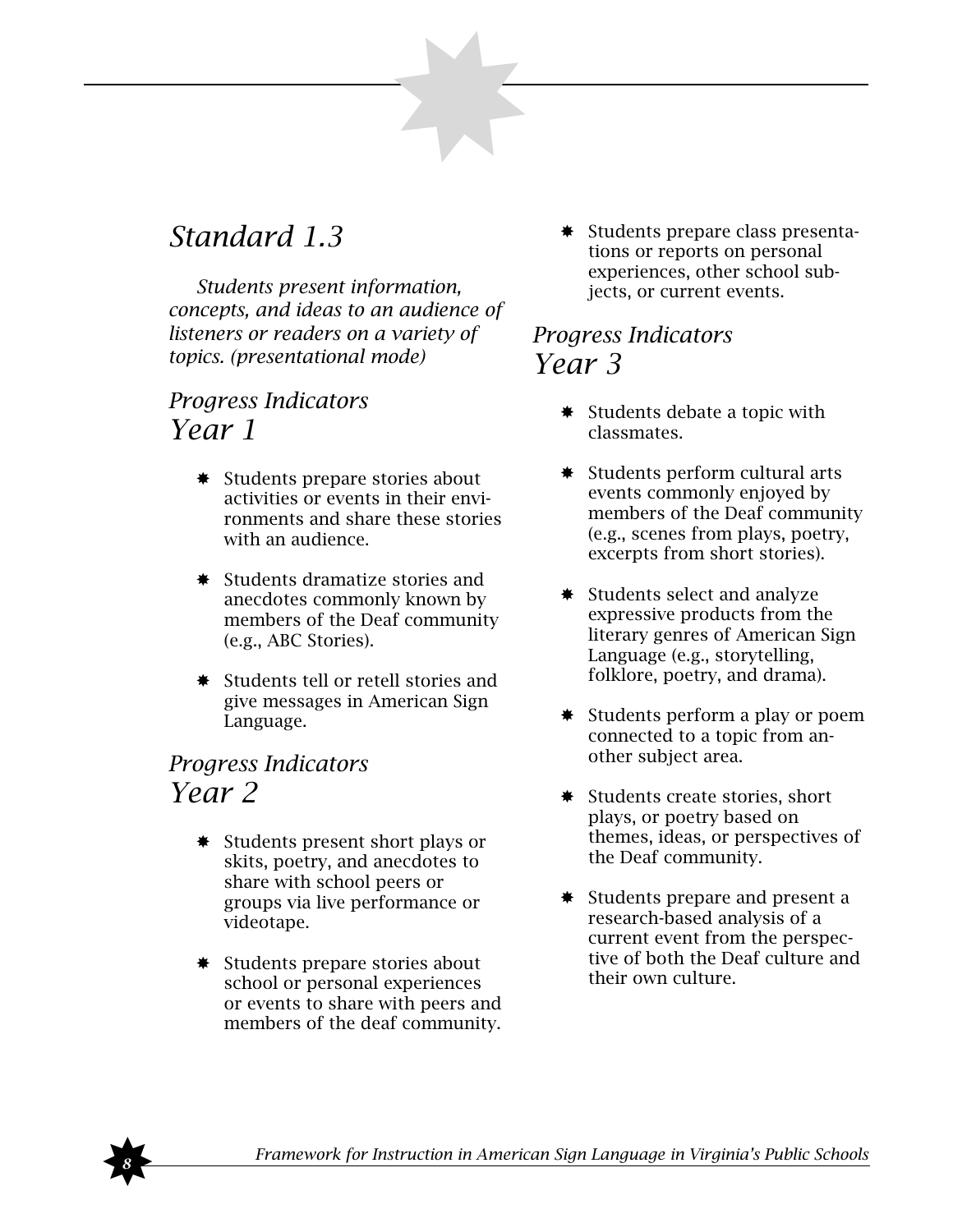# *PRINCIPLE 2: CULTURES*

*Knowledge of the cultural context in which American Sign Language occurs*

# *Standard 2.1*

*Students demonstrate an understanding of the relationship between practices and perspectives of Deaf culture.*

#### *Progress Indicators Year 1*

- ✸ Students demonstrate an understanding of American Sign Language as indigenous to the Deaf culture.
- ✸ Students observe, identify, discuss, and use simple patterns of behavior for interacting in various settings
- ✸ Students observe, identify, discuss, and use appropriate communication for greeting and leave-taking, attention getting, and use of names (i.e., name signs).
- ✸ Students observe and discuss the historical and current role of technology in the Deaf culture.
- ✸ Students demonstrate awareness of Deaf heritage and identify major historical events and persons.

#### *Progress Indicators Year 2*

- ✸ Student use appropriate communication in daily activities among peers and adults.
- ✸ Students discuss and analyze common beliefs and attitudes among members of the Deaf community.
- ✸ Students identify the members of the Deaf community and its hierarchy and demonstrate knowledge of communication differences within the Deaf community.
- ✸ Students identify and learn about the role of organizations of the Deaf.

- ✸ Students discuss and analyze the diversity of beliefs, attitudes, and mores within the Deaf community.
- ✸ Students identify, analyze, and discuss various patterns of behavior and interaction typical of the Deaf culture.
- ✸ Students identify, examine, and discuss connections between the perspectives of the Deaf culture and socially approved behavior patterns.

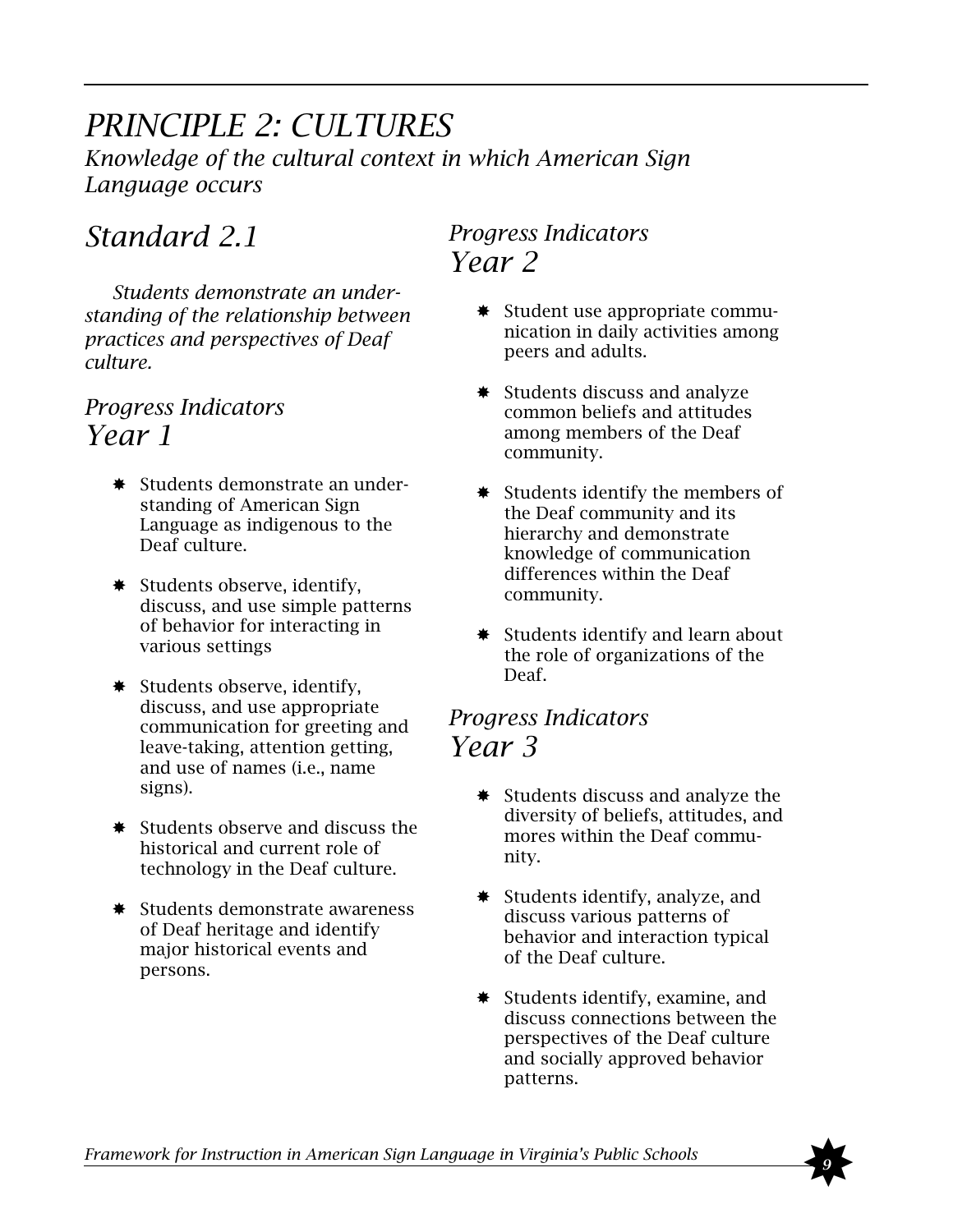# *Standard 2.2*

*Students demonstrate an understanding of the relationship between the products and perspectives of the Deaf culture.*

#### *Progress Indicators Year 1*

- ✸ Students recognize the early existence of American Sign Language in the United States and foreign influences on its etymological development.
- ✸ Students identify the various historical beliefs about deafness (e.g., education, listening devices).
- ✸ Students identify and discuss the contributions made by linguists who have studied American Sign Language.
- ✸ Students recognize themes, ideas, or perspectives of the Deaf culture.

#### *Progress Indicators Year 2*

- ✸ Students analyze the influence of other signed languages and cultures of the world on American Sign Language.
- Students research and learn about humor, literature, and cultural arts of the Deaf community.
- ✸ Students recognize and describe Deaf heritage by identifying the contributions made by people who are deaf in all aspects of life.
- ✸ Students analyze and compare opinions regarding American Sign Language as a language.

- ✸ Students identify and analyze social, economic, legislative, and institutional issues that effect and have effected the Deaf community, to include the role of organizations of the Deaf with respect to these issues.
- ✸ Students research and analyze Deaf heritage as it relates to humor and the cultural arts.

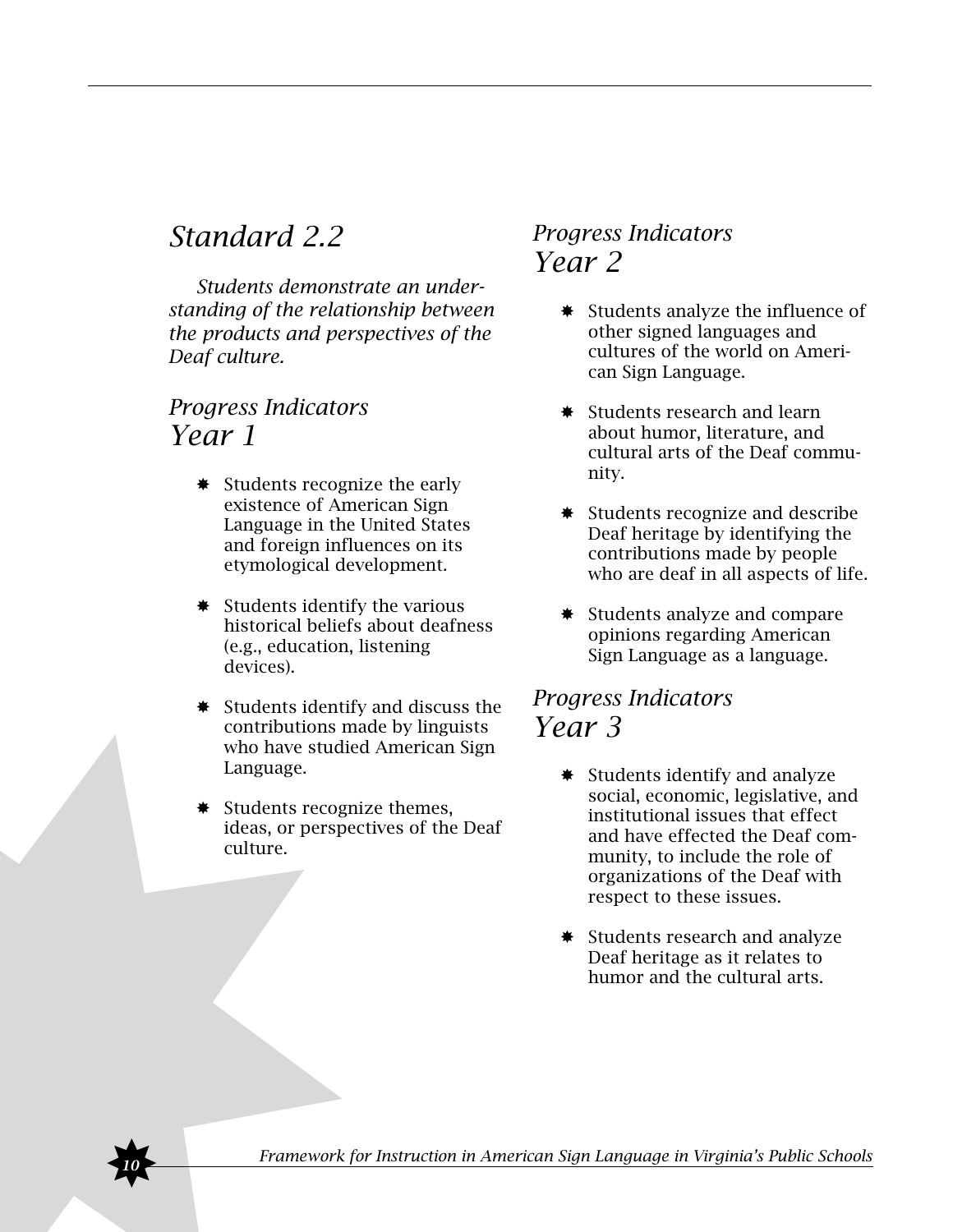### *PRINCIPLE 3: CONNECTIONS Providing connections to additional bodies of knowledge*

# *Standard 3.1*

*Students reinforce and further their knowledge of other disciplines through their knowledge of and skills in using American Sign Language.*

#### *Progress Indicators Year 1*

- ✸ Students demonstrate understanding of concepts learned in other subject areas in American Sign Language (e.g., mathematics: number concepts, time and measurement, story problems; health: physical characteristics).
- ✸ Students identify the use of technology to access and exchange information with and within the Deaf community (e.g., captioning/decoding devices, TTYs and text telephones, listening systems, real-time graphic displays).
- ✸ Students demonstrate an awareness of print and nonprint resources for deafness, the Deaf, and American Sign Language, and other sign systems (e.g., sign language CD-rom dictionaries, books by deaf authors, books about the Deaf).

#### *Progress Indicators Year 2*

- ✸ Students discuss topics from other subject areas in American Sign Language (e.g., geographical terms and concepts, literature, geometry, drama, and dance).
- ✸ Students use technology to access and exchange information with and within the Deaf community (e.g., closed captioning, text telephones, relay services).
- ✸ Students expand their knowledge of print and nonprint resources on deafness, the Deaf, and American Sign Language to gather information (e.g., web sites for deaf associations, deaf businesses, professional agencies and associations).

- ✸ Students discuss topics from other subject areas, and acquire information about the topic by using American Sign Language (e.g., government, civics, health).
- ✸ Students project future technological advances that effect the Deaf, deafness, and American Sign Language (e.g., drivethrough windows, viewer phones, rear-view captioning).

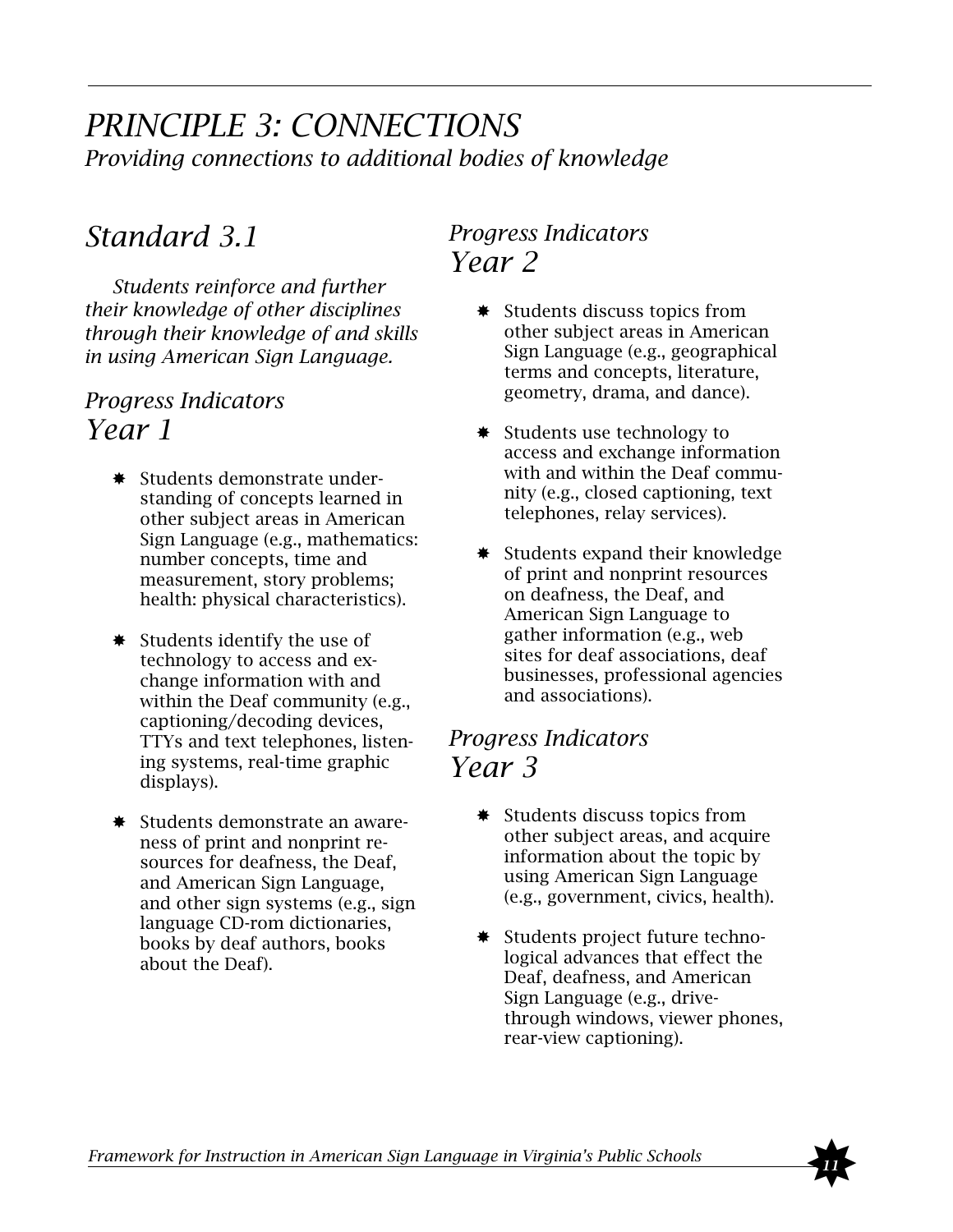✸ Students use their knowledge and access of print and nonprint resources on deafness, the Deaf, and American Sign Language to research Deaf perspectives on issues (e.g., web sites that offer signed languages outside the United States, videotape series).

# *Standard 3.2*

*Students acquire information and recognize the distinctive viewpoints that are only available through American Sign Language and its cultures.*

#### *Progress Indicators Year 1*

- ✸ Students gain an understanding of concepts that are unique to the deaf community and their implications for language learning (e.g., hearing of hearing, hearing of deaf, deaf of hearing, deaf of deaf, and hard of hearing).
- ✸ Students become aware of the perspective of the Deaf culture by reading or viewing publications or presentations.

#### *Progress Indicators Year 2*

✸ Students identify issues from different perspectives of members of the Deaf culture (e.g., using topics found in deaf publications such as NAD Broadcaster, the "Deaf President Now" movement, state and federal legislation).

#### *Progress Indicators Year 3*

✸ Students use their knowledge of diversity within the Deaf culture and their knowledge of American Sign Language to assume different points of view (e.g., class presentations, debates, role plays).



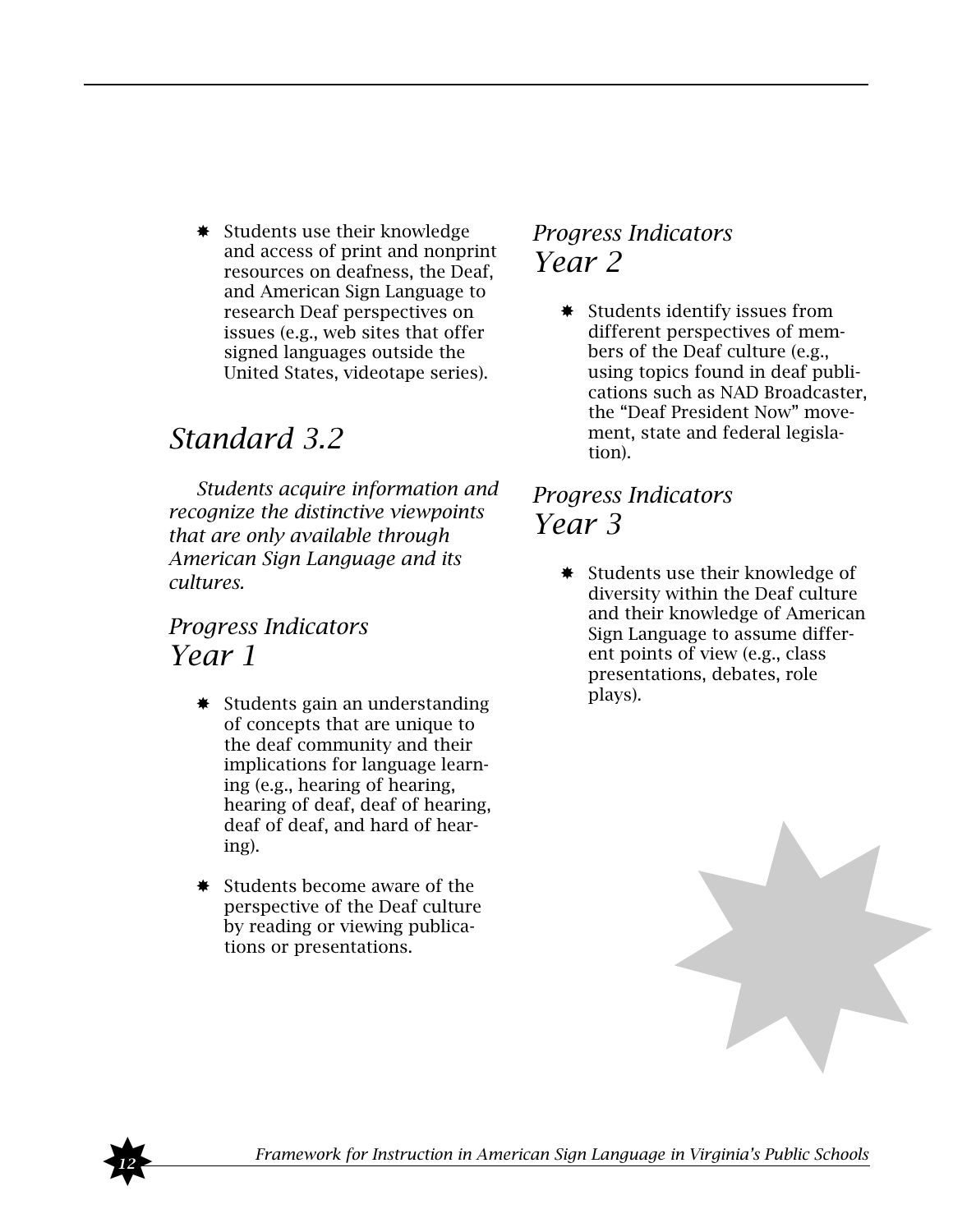#### *PRINCIPLE 4: COMPARISONS Comparing and contrasting American Sign Language with a student's own language*

# *Standard 4.1*

*Students demonstrate understanding of the nature of language through comparisons of American Sign Language and their own language.*

#### *Progress Indicators Year 1*

- ✸ Students recognize differences and similarities between auditory languages and the visual/conceptual features of American Sign Language, including homophones, manual babbling.
- ✸ Students compare the inflections used to communicate questions, negatives, and statements in American Sign Language with the inflectional patterns used in the students' own language.
- ✸ Students identify elements of American Sign Language phonology (e.g., handshapes, type of signs, orientation on the body, sign movements), comparing and contrasting with the phonology of their own language.
- ✸ Students compare formal and informal forms of language in greetings and leave-taking in American Sign Language and their own language.

Students identify signs that are "borrowed" in American Sign Language and in their own language and speculate on reasons for "borrowing."

#### *Progress Indicators Year 2*

- ✸ Students analyze syntactical and linguistic similarities and differences between American Sign Language and other languages (e.g., relationship between sign/ word order and meaning, question format, verb inflections, time and tense indicators).
- ✸ Students demonstrate awareness of idioms and other figurative language within American Sign Language and compare them to idioms and other figurative language in their own language.
- ✸ Students demonstrate awareness of critical elements of American Sign Language that must be mastered to convey meaning.
- ✸ Students analyze relationships between word order and meaning in American Sign Language and their own language.

*Framework for Instruction in American Sign Language in Virginia's Public Schools* 

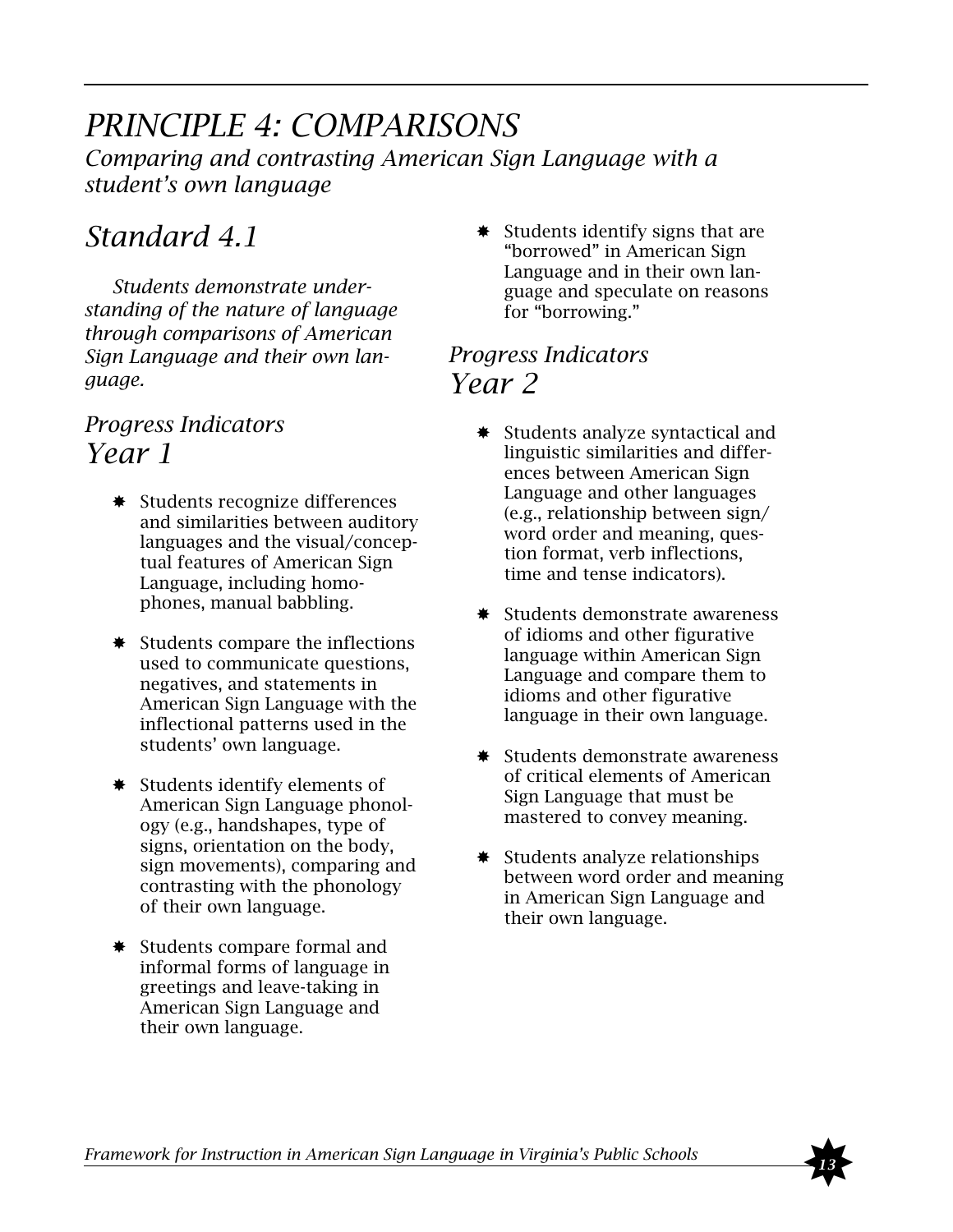#### *Progress Indicators Year 3*

- ✸ Students demonstrate differences between auditory languages and the visual/conceptual language of American Sign Language, including homophones.
- ✸ Students analyze comparisons and differences between literary genres of American Sign Language and their own language (e.g., poetry)
- ✸ Students compare and contrast conversation initiator and conversation resuming techniques between American Sign Language and their own language.
- ✸ Students demonstrate an awareness that there are phrases that do not translate directly from American Sign Language to their own language.
- ✸ Students study the evolution of American Sign Language (e.g., the role of French sign language, English print).

# *Standard 4.2*

*Students demonstrate the concept of culture through comparisons of the Deaf culture with their own culture.*

- ✸ Students recognize the importance of affiliation and status within the Deaf community during introductions, in comparison with their own language.
- ✸ Students demonstrate an awareness of language register in American Sign Language, compared with their own language (e.g., name signs, degrees of formality).
- ✸ Students compare simple patterns of interaction in the Deaf culture and in their own culture.

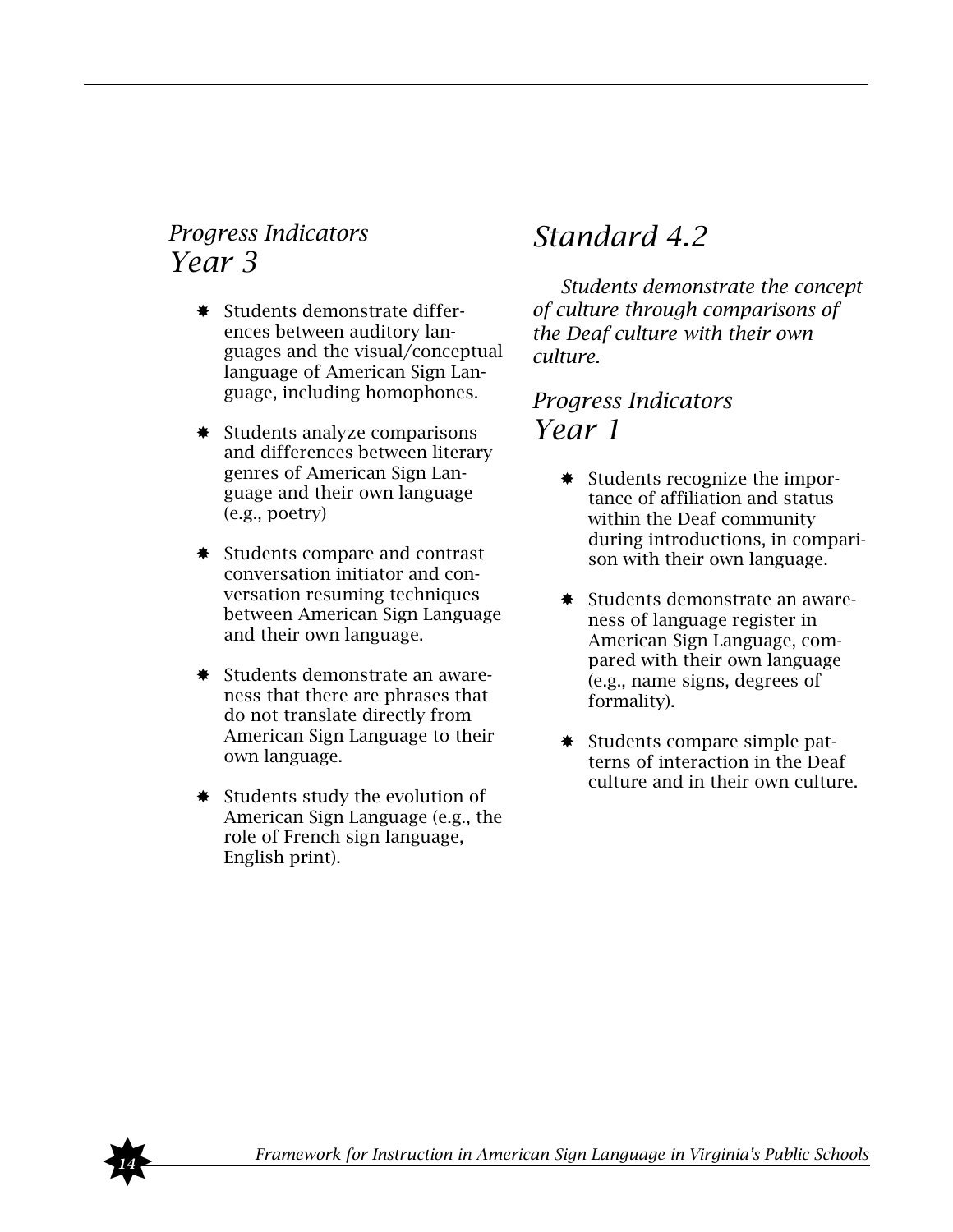#### *Progress Indicators Year 2*

- ✸ Students compare and contrast the Deaf culture with other minority cultures.
- ✸ Students compare and contrast heroes and heroines in the Deaf community with heroes and heroines in their own community.
- ✸ Students compare and contrast deaf education and its history with education in other communities.
- ✸ Students demonstrate awareness that they too have a culture based on their comparisons between the Deaf culture and their own culture.

- ✸ Students compare and contrast representatives of Deaf cultures and other cultures in a variety of literary genres.
- ✸ Students compare and contrast Deaf organizations and organizations of other cultures with respect to their political impact.
- ✸ Students compare and contrast how culture influences the idioms and nuances of meaning in American Sign Language and in their own language.
- ✸ Students analyze relationships between products, practices and perspectives in American Sign Language and the Deaf culture and in their own language and culture.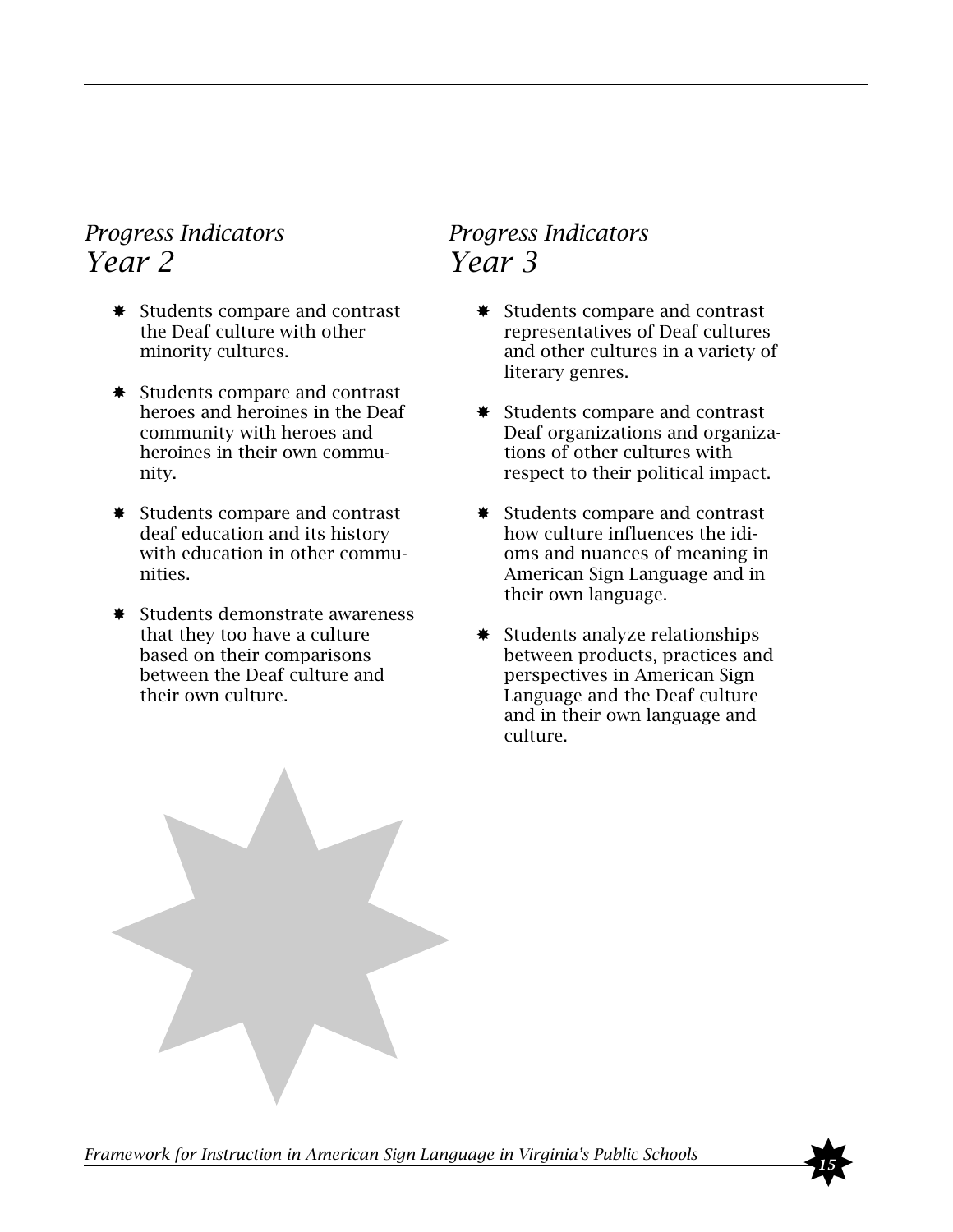#### *PRINCIPLE 5: COMMUNITIES Participation in American Sign Language communities*

# *Standard 5.1*

*Students use the language both within and beyond the school setting.*

#### *Progress Indicators Year 1*

- ✸ Students identify deafnessrelated careers (e.g., Deaf education, interpreting/transliterating)
- ✸ Students present information about Deaf awareness and Deaf heritage.
- ✸ Students communicate on a personal level with American Sign Language users (e.g., E-mail, Deaf pen-pals, subscription to Deaf-lists)
- ✸ Students attend school activities for the Deaf (e.g., Junior NAD/ VAD, Deaf clubs)

#### *Progress Indicators Year 2*

- ✸ Students expand their knowledge of career opportunities and limitations, with critical review of legislation effecting career choices and accommodations (e.g., the Americans with Disabilities Act)
- ✸ Students expand their knowledge of the sociology of deafness by describing diversity within the

Deaf culture (e.g., deaf-black, deaf-blind, deaf peddlers)

- Students participate in and plan club activities that benefit the school or community (e.g., displays in the public library, debates, posters)
- ✸ Students interact with members of the local Deaf community using American Sign Language (e.g., "Silent suppers," storytelling at libraries, leisure activities)
- ✸ Students attend events in the school or broader Deaf community

- ✸ Students analyze and discuss their personal experiences with deafness-related career opportunities and career opportunities for Deaf persons (e.g., by job shadowing an interpreter, interviewing Deaf professionals; studying Deaf artists, attending a Deaf church service).
- ✸ Students communicate with or interview members of the Deaf community on topics of personal interest, community, or world concern.
- ✸ Students perform, attend, or make a presentation on a cultural or language topic.

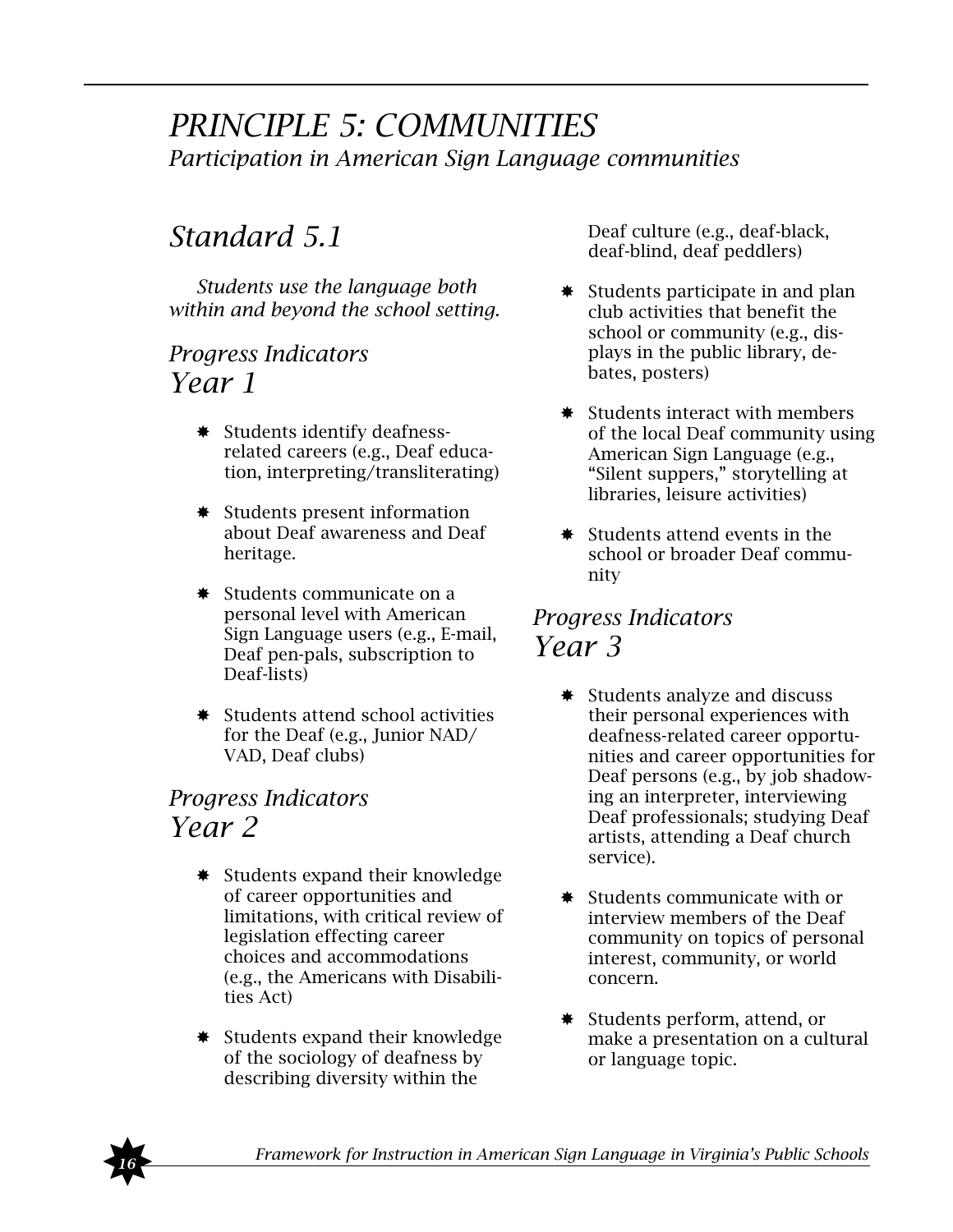### *Standard 5.2*

*Students show evidence of becoming life-long learners by using the language for personal enjoyment and enrichment.*

#### *Progress Indicators Year 1*

- ✸ Students use the language for enjoyment (e.g., participate in finger-spelling games)
- ✸ Students attend or view media cultural events and social activities (e.g., attend or view a videotaped performance by the National Theater of the Deaf)

#### *Progress Indicators Year 2*

- ✸ Students consult various sources in the language and exchange information around topics of personal interest.
- ✸ Students attend, view, create and/or perform a topic of interest to members of the Deaf community.

#### *Progress Indicators Year 3*

- ✸ Students establish and or maintain interpersonal relations with the Deaf community (e.g., mentor young Deaf children)
- ✸ Students participate in, attend, and create social activities with the deaf community (e.g., plan an American Sign Language or Deaf Culture Fair, produce a play, sponsor Deaf humor or poster contests)

*Framework for Instruction in American Sign Language in Virginia's Public Schools*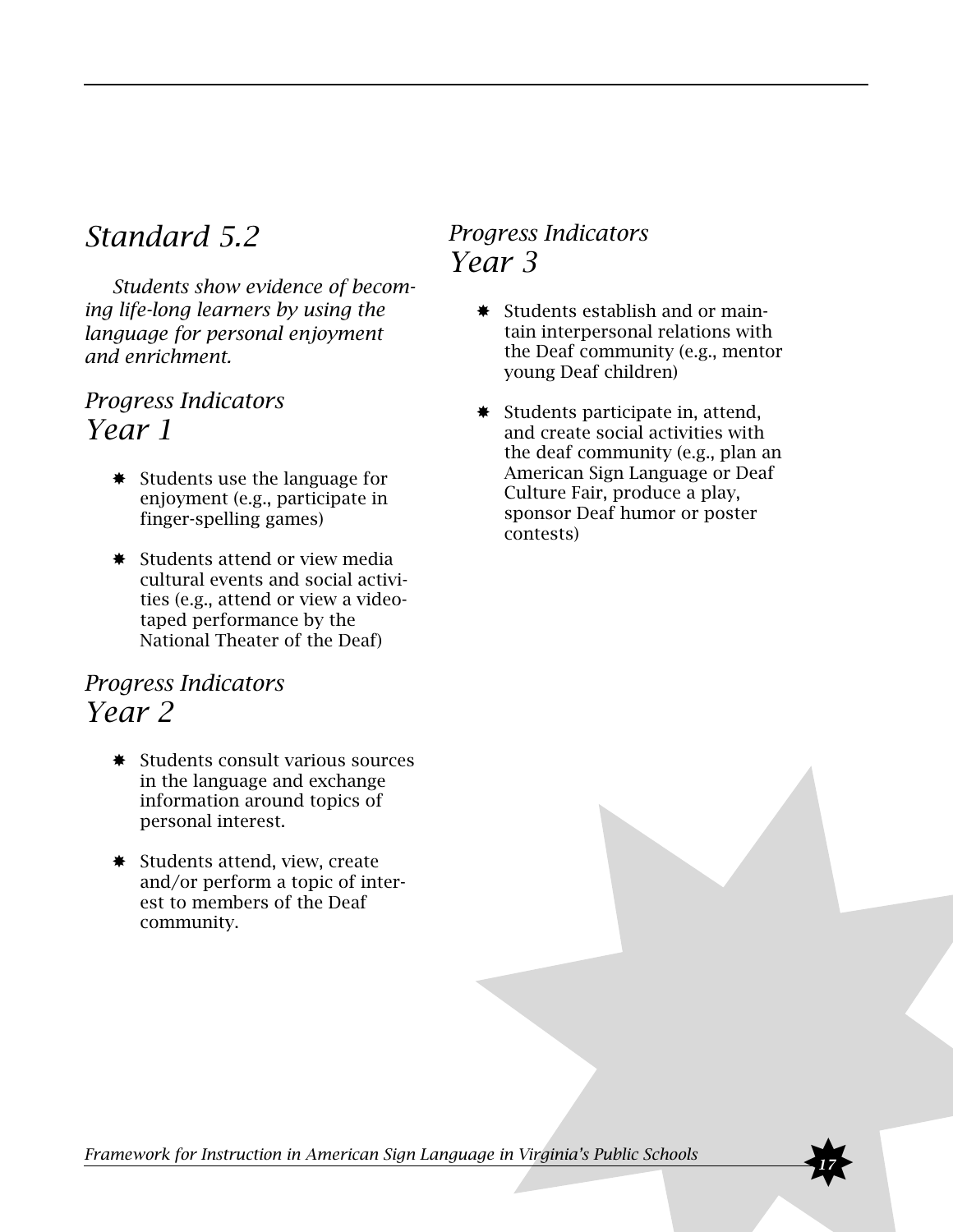# *References*

- Baker. C. & Battison, R. (1980). Sign Language and the Deaf Community: Essays in Honor of William C. Stokoe. Silver Spring, MD: National Association of the Deaf.
- Baker, C. & Cokely, D. (1980). American Sign Language: A Teacher's Resource Text on Grammar and Culture. Silver Spring, MD: National Association of the Deaf.
- Center for Applied Linguistics. (1997). A National Survey of Foreign Language Instruction in Elementary and Secondary Schools: A Changing Picture: 1987-97. Washington, DC: Author.
- Chomsky, N. (1975). Reflections on Language. Cambridge, MA: MIT Press.
- Foreign Language Association of Virginia. (1997). Framework for Foreign Language Education in Virginia. Virginia: Author.
- Hoeman, H.W. (1986). Introduction to American Sign Language. Bowling Green, OH: Bowling Green Press.
- Joint National Committee for Languages. (1997). Personal Communication.
- Klima, E. & Bellugi, U. (1979). The Signs of Language. Cambridge, MA: Harvard University Press.
- National Standards in Foreign Language Education Project. (1996). Standards for Foreign Language Learning: Preparing for the 21st Century. Lawrence, KS: Allen Press, Inc.
- Padden, C.A. & T. Humphries. (1988). Deaf in American: Voices From a Culture. Cambridge: Harvard University Press.
- Subcommittee on Brain and Behavioral Sciences. (1991). Maximizing Human Potential: Decade of the Brain 1990-2000. Bethesda, MD: National Institutes of Health.
- Wilcox, S. (1997). Universities that Accept ASL in Fulfillment of Foreign Language Requirements. Author.

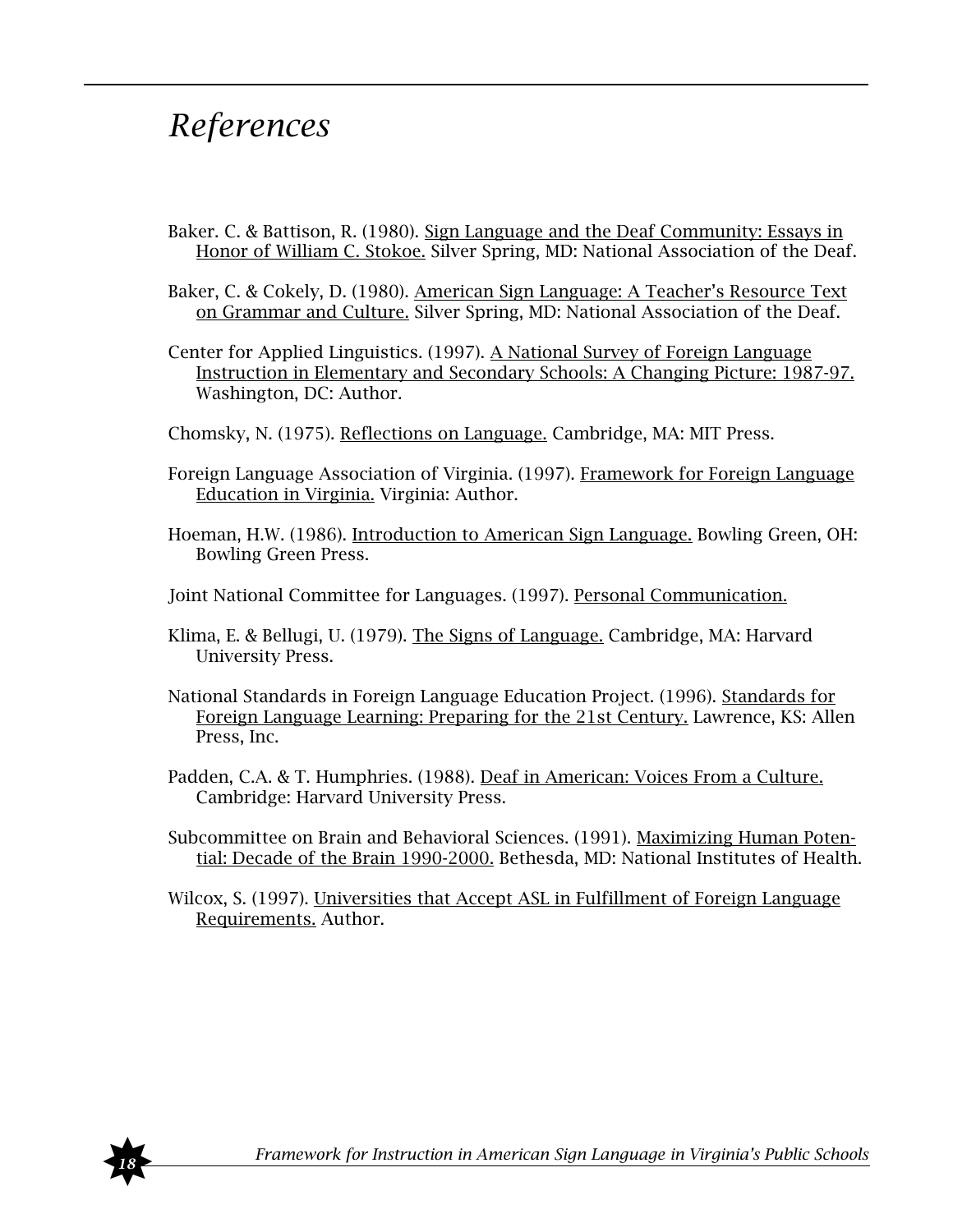# *American Sign Language Task Force Membership*

#### Martha Abbott

*Coordinator, Foreign Language Fairfax County Public Schools Past President of the Foreign Language Association of Virginia (FLAVA) Member of the National Standards in Foreign Language Education Project*

#### Carol Bass

*Supervisor of ESOL Prince William County Public Schools Representing the Foreign Language Association of Virginia (FLAVA)*

#### Rachel Bavister

*Principal, Virginia School for the Deaf and Blind at Staunton*

#### Patricia Beech

*President, American Sign Language Teachers Association Chapter in Virginia*

#### Meg Chojancki

*Instructor, American Sign Language West Springfield High School Fairfax County Public Schools*

#### Dorothea Handy

*Teacher of Hearing Impaired Salem Church Middle School Chesterfield County Public Schools*

#### Laurie Malheiros, CT

*Virginia Department for the Deaf and Hard of Hearing*

#### Cheri Martinez

*Instructor, American Sign Language Woodson High School Fairfax County Public Schools*

#### Pat Myers

*Instructor, American Sign Language Hermitage High School Henrico County Public Schools*

#### Lissa Power-deFur, Ph.D.

*Associate Director Special Education & Student Services Virginia Department of Education*

#### Brenda Chafin Seal, Ph.D.

*Associate Professor Communication Science and Disorders Department James Madison University*

#### Bruce Sofinski, CI & CT

*Director, Communication Services Richmond, Virginia*

#### Linda Wallinger

*Specialist, Foreign Language Virginia Department of Education*

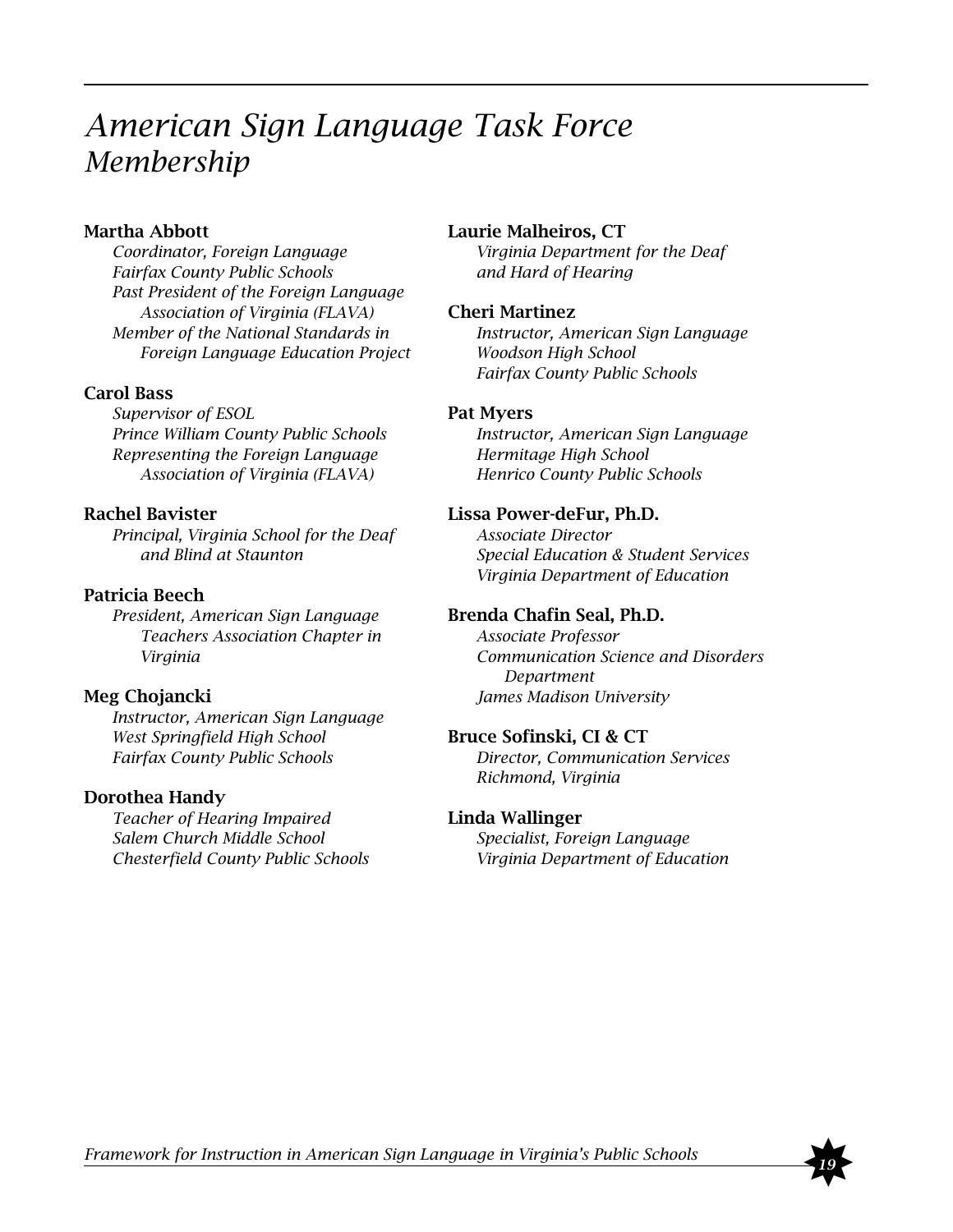# *NOTES*



✸*<sup>20</sup> Framework for Instruction in American Sign Language in Virginia's Public Schools*